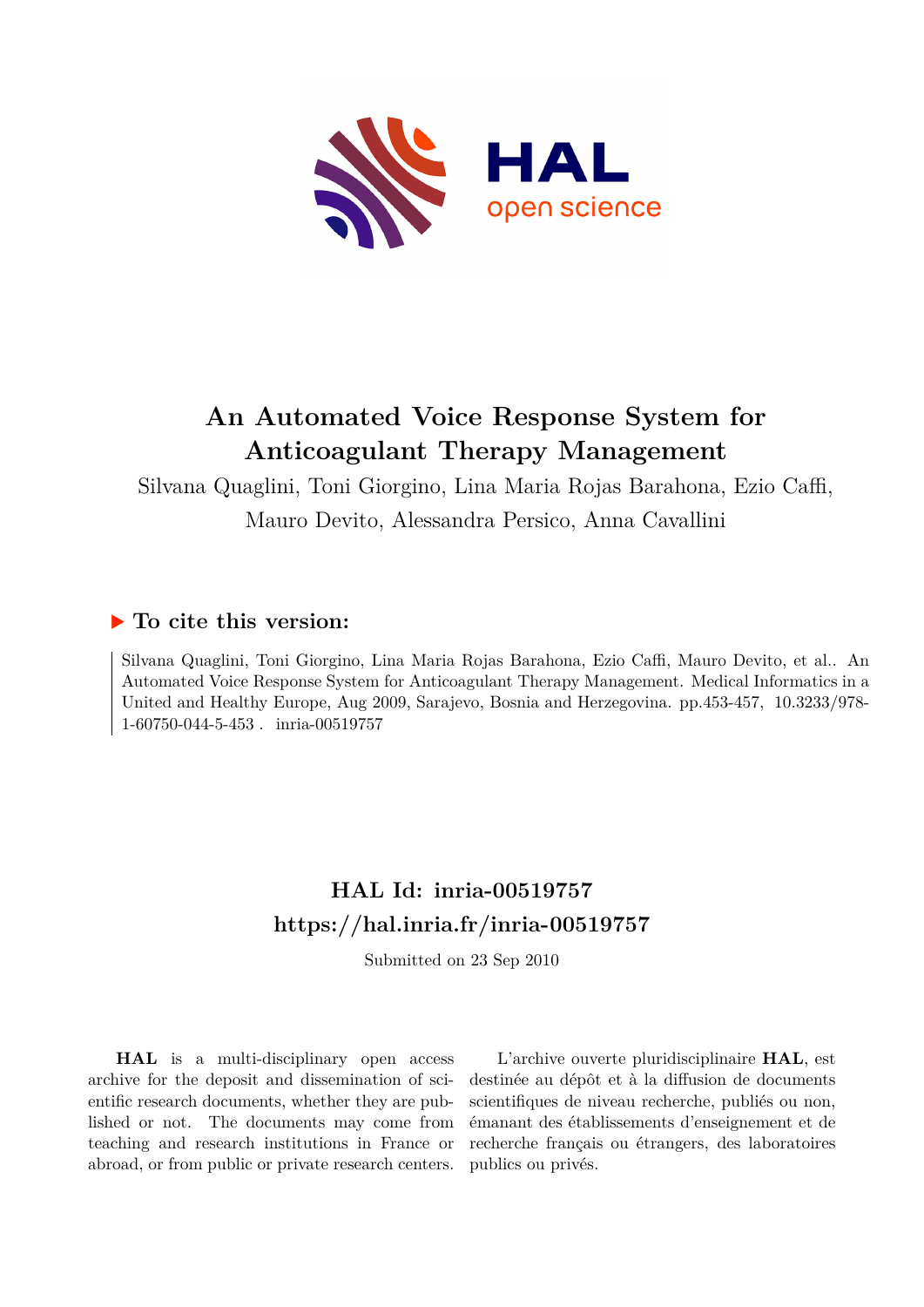# **An Automated Voice Response System for Anticoagulant Therapy Management**

# Silvana Quaglini PhD<sup>1</sup>, Toni Giorgino PhD<sup>1</sup>, Lina M. Rojas-Barahona MS<sup>1</sup>, **Ezio Caffi MS<sup>1</sup> , Mauro De Vito MS<sup>1</sup> , Alessandra Persico MD<sup>2</sup> , Anna Cavallini MD<sup>2</sup> <sup>1</sup>University of Pavia, Pavia, Italy; <sup>2</sup> IRCCS Mondino Foundation, Pavia, Italy**

#### **Abstract**

*The system described in this paper is aimed at improving the clinical workflow of post-stroke patients under oral anticoagulant therapy (OAT). The system helps both physicians and patients during the periodic control visits necessary to assess the anticoagulation status and the next therapeutic plan. Controls represent a burden for both patients, which after blood drawing must wait for the result, and for physicians, that, after assessing the therapy plan, must communicate it to patients, face-to-face or by telephone. A system is proposed, which embeds an algorithm for the patient-tailored calculation of the drug dosage and scheduling, and an automatic telephone dialogue for the communication of the therapy plan, once it has been validated or adjusted by the physician.* 

#### **Introduction**

For a large number of post-stroke patients, anticoagulation is a life-long therapy, necessary for secondary prevention. To avoid hemorrhage, the most severe and life-threatening side-effect, every 3–4 weeks they must measure a coagulation index, namely the International Normalised Ratio (INR). Unfortunately, this test takes some time and patients have to wait for some hours or they have to come back later-on. Then, they must contact their specialist, for communicating the INR and knowing the (perhaps updated) therapy planning and the date of next control. Information and communication technology can support several points of this care pathway: a) therapy assessment by the specialist: there are already validated algorithms for the calculation of the anticoagulant dosage, that can be computerized; b) communication of the INR value: using the web platform, it can be communicated directly by the lab to the specialist, relieving the patient of waiting for the result; c) communication of the updated therapy plan: except for new patients, that of course need face-to-face encounters for detailed explanations by their doctors, the therapy plan can be communicated by an automatic telephone dialogue; d) continuous support for patients and their relatives: the patient area of the website allows to access both a list of FAQ and a messaging facility with doctors. The last two utilities will also relieve the physicians of the burden of answering a lot of telephone calls, saving both time and work interruptions that, as known, are one of the causes of medical errors [1]. While a number of systems for management of OAT patients is described in the literature [2, 3], to our knowledge, no system exists adopting a communication modality based on an automatic telephone dialogue system that allows patients using natural language. This is particularly important for elderly people, which represent a considerable portion of these patients. The system can be considered as a homecare application, since patients may be notified of their therapy at home, through both the web and the telephone. This paper briefly illustrates the whole system, then focusing on the vocal application.

#### **The system components**

Figure 1 illustrates the system architecture. All the applications access/store data from/in the central database, and the medical users access the system through a website.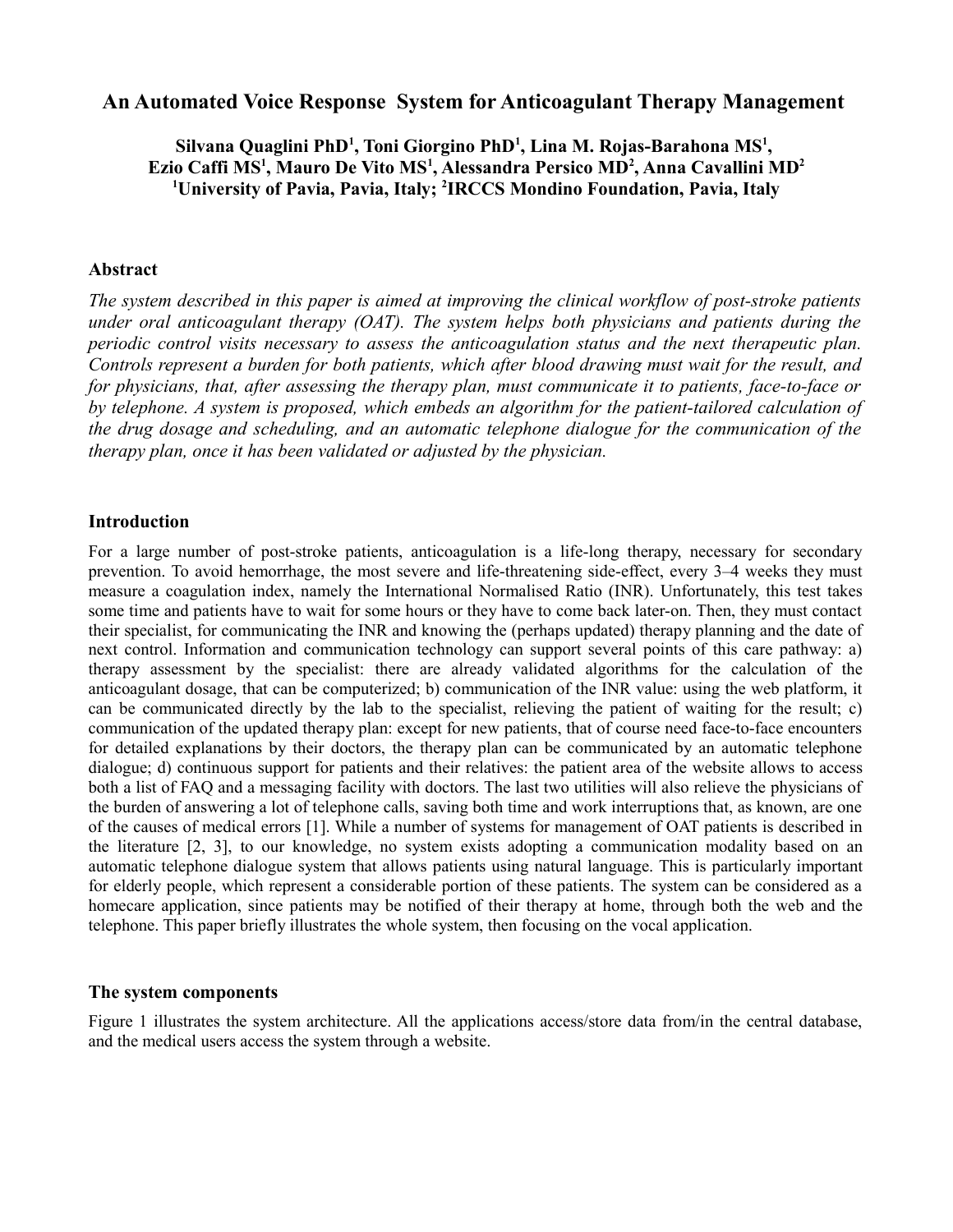

*Figure 1: (left) The management of the patient under anticoagulation treatment. Full arrows representautomatic data exchange, while dotted arrows represent possible faceto-face encounters. (right) A page ofthe website with the INR trend, useful for the specialist to assess the next therapy plan.*

The temporal data flow is the following: the laboratory stores the INR values; based on the actual and previous INR and TAO dosages, a new therapeutic plan, i.e., dosage and next visit date, is computed using the Ryan algorithm (chosen because of its wide validation) [4]; the specialist may accept the algorithm suggestion or not (in this case he can motivate his choice), and in any case he stores the definite therapy and next visit date; eventually the patient gets this information using the vocal application. For patients with adequate skill, the same information can in principle be accessed through the website, and printed in a calendar-fashion, but we stress that elderly people highly prefer the telephone-based communication in natural language. Technologies adopted are Java (JSP and servlet exploiting Hibernate query service) and WEB2.0 2 [1](#page-2-0)

### **Natural language interaction in chronic home care**

A number of interactive telephone-based dialogue systems applied to the remote care domain has been deployed and tested [5, 6]. Early systems received input from the elephone's keypad, and were then restricted to menulike, number-based navigation. Such systems (Interactive Voice Response-IVR) could be based either on prerecorded messages or on a computer generation of human-like voice from text (text-to-speech technology-TTS). More recently, speech recognition technology enabled the use of spoken input over the phone, enabling a greater flexibility and naturalness. Despite the potential benefits in term of services cost-effectively offered and continuity of care, the number of installments is still limited arguably because voice-based solutions are still time-consuming and complex to develop [7, 8] and organizational changes are required to accommodate the additional communication channel in the existing workflow. For the design of the voice component of our system, domain experts have been involved since the beginning, because the layout of the dialogue interaction is especially critical, impacting the following factors: the amount and quality of information elicited from patients; the comfort of the telephone interaction; ability of care personnel to receive timely information and warnings, etc. Moreover, standards endorsed by the WWW Consortium, and VoiceXML most prominently, mandate that voice applications follow the web-based paradigm, and that calls are interpreted by standards-complying Voice Browsers. Higher-level formalisms are required to develop and maintain more complex interaction scripts, e.g.,

<span id="page-2-0"></span><sup>1</sup> http://www.oreillynet.com/pub/a/oreilly/tim/news/2005/09/30/what-is-web-20.html.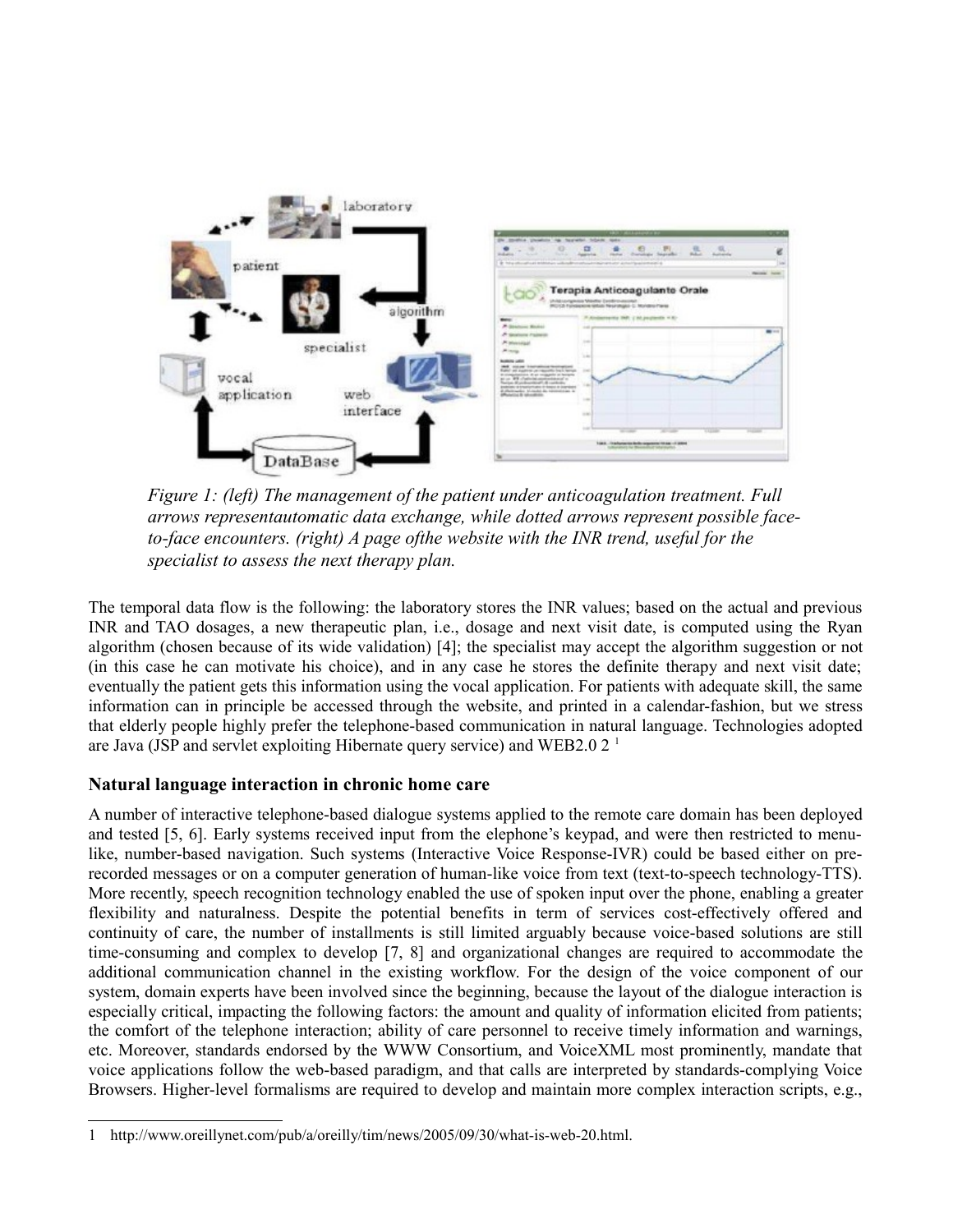supporting adaptation to patient profiles, and, since profiles change over time, access to extensive information sequentially stored in patient records. For this work we employed AdaRTE framework, previously developed in our laboratory, which allows developers to specify the phone interaction in a high-level language [9]. AdaRTE dynamically generates questions and prompts driving a standard VoiceXML interpreter. Loquendo VoxNauta platform, providing speech recognition and TTS, was adopted as Voice Browser (Figure 2).



*Figure 3: Block diagram of the voice architecture anddialog steps in the OAT automated dialogue*



*Figure 2: Speech recognition grammar fordaily dose confirmation*

# **Dialog flow**

The flow of conversation is based on the sequential activation of contexts, commanded by the logic detailed in a dialogue description. The main scope of the voice part of the OAT system is to communicate the updated therapy to the patient, once entered by the physician; afterwards, the patient is required to confirm the therapy by repeating it. The flow of the conversation is shown at the bottom of Figure 2 in a blocks-like fashion. After patient identification (via numeric PIN) and welcome, a free-text message from the physician is retrieved, if present. Then, the presence of an "Urgency" flag is checked. This flag may be set by the physician in case of situations requiring urgent attention. If set, the patient is invited to call the physician immediately. Otherwise, the dialogue goes on: the updated therapy is retrieved from the DB and communicated to the patient. Correct communication is checked by a "Verify" sub dialogue. The patient is invited to repeat how many pills (or fractions) he has been instructed to take on specific days. If the patient provides the wrong answer, the correct dose is repeated, and the call goes on with the next day. The user's input is captured by a grammar, which describes the allowed inputs in several natural-language variants (Figure 3).

#### **Usability pre-test**

For the purpose of preventing user errors as well as increasing the chance of system acceptance and usability before system deployment, the author MDV, who is a psychologist, submitted alternative dialogues and therapy notebooks for the judgment of a group of patients. The dialogue features to be evaluated were (1) the modality of therapy communication and (2) how its comprehension was verified. For what concerns the former, two variants of the system would inform the exact dates of the therapy plan, or just mention the "first day", the "second day", etc. With respect to the verification of correct communication, the first dialogue is focused on a general therapy communication, while the second one is centred on the patient's sense of responsibility and on the importance of a feedback on the correct communication procedure. Moreover, the dialogue structure may be less or more complex, including or not welcome sentences.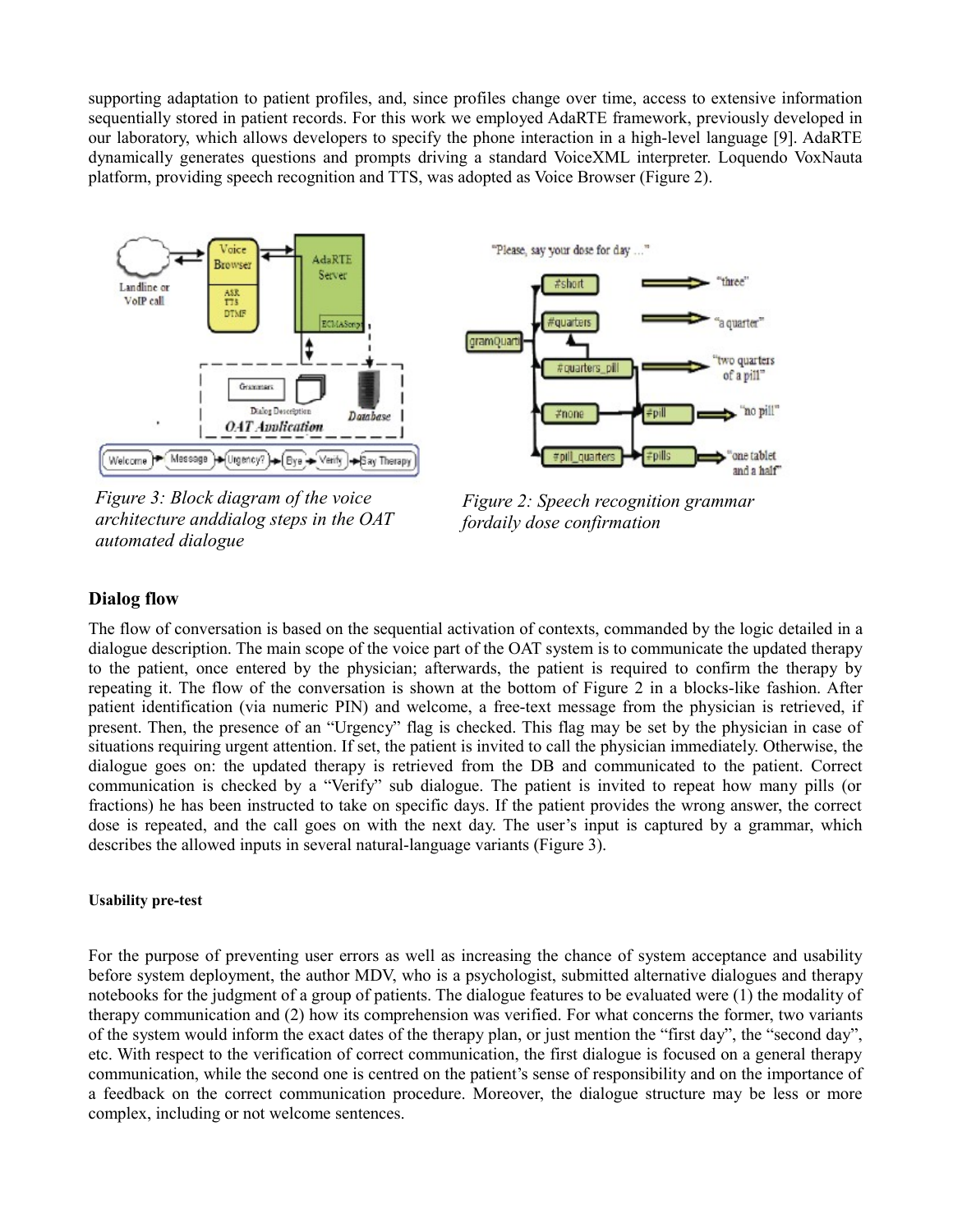| $\omega$<br><b>FROM</b><br>ТÓ |                                 |                 | $\circledcirc$<br><b>PROM</b><br>٢0 |          |              | $\epsilon$<br><b>FROM</b><br>T٥ |          |   |
|-------------------------------|---------------------------------|-----------------|-------------------------------------|----------|--------------|---------------------------------|----------|---|
| 1. Hursday                    | January 2009<br>2 Friday        | sim Business    | 1 Humobay                           | 2 Friday |              | 1 Shureday                      | # Friday |   |
| The company of the Co         | The state of the Company of the |                 |                                     |          |              |                                 |          |   |
| а                             |                                 | 10 <sup>°</sup> | ь                                   |          | $30^{\circ}$ | ٠                               |          | m |

*Figure 4: Different calendars for therapy annotation during the telephone call.*

Patients preferred exact dates, detailed control of therapy understanding, and quick interaction. Therefore, a dialogue with these characteristics has been designed. When the patient calls, he annotates the therapy plan on a paper sheet. Once the dialogue was implemented, we compared three different therapy-table schemes (Figures 4a, b, c) with the aim of reducing the chance of transcription mistakes. All of them are monthly tables, since there are therapies lasting even three-four weeks before the next control. The first one has completely blank cells, leaving full responsibility for therapy annotation to the patient. According to our experiment, this table leads to the major number of mistakes. The second table includes a picture of two pills, each one divided into four slices; by using this table, we try to help patient to get a better mental representation of the pills picture [10]. We noticed that patients have two main problems with this table: firstly, patients get confused by the 4-slices division of the pills, and secondly it takes them too long to mark the therapy while the telephone call is continuing. Besides the pills picture, the third table contains also the numeric value of the portion of the pill  $(1/4, 1/4)$  $1/2$ ,  $3/4$ ,  $1$ ,  $1/4$ ,  $11/2$ ,  $13/4$ ,  $2$ ); in this way we try on the one hand to improve patients' mental representation efficacy [11] and on the other to speed up the annotation process. This type of table resulted the best one according to the patients' judgment.

#### **Results**

The system is now at its first evaluation phase. After ethical approval of the hospital committee, thirty-six patients have been enrolled so far, not sufficient to produce reliable statistics yet, but sufficient to show system stability and usability. A clinical trial has been planned in order to test (a) the effectiveness of the decision support algorithm in reducing the time to achieve a stable anticoagulation status, (b) the maintenance of such a condition, and (c) side effects of OAT (the full description of the trial is behind the scope of this paper). Effectiveness of the system will be also measured in terms of patients' satisfaction and time spent by both physicians and patients for the communication of therapy plans.

#### **Conclusion**

Elderly people still show difficulties to interact with computer-based systems, and telephone-based dialogues can be a solution. We integrated a vocal application within a system for OAT management, stressing the importance of psycho-cognitive methods (as illustrated in section 5) for capturing patients' preferences and increasing acceptability, while decreasing users' errors. A weakness of our study is lack of discussion on medico-legal